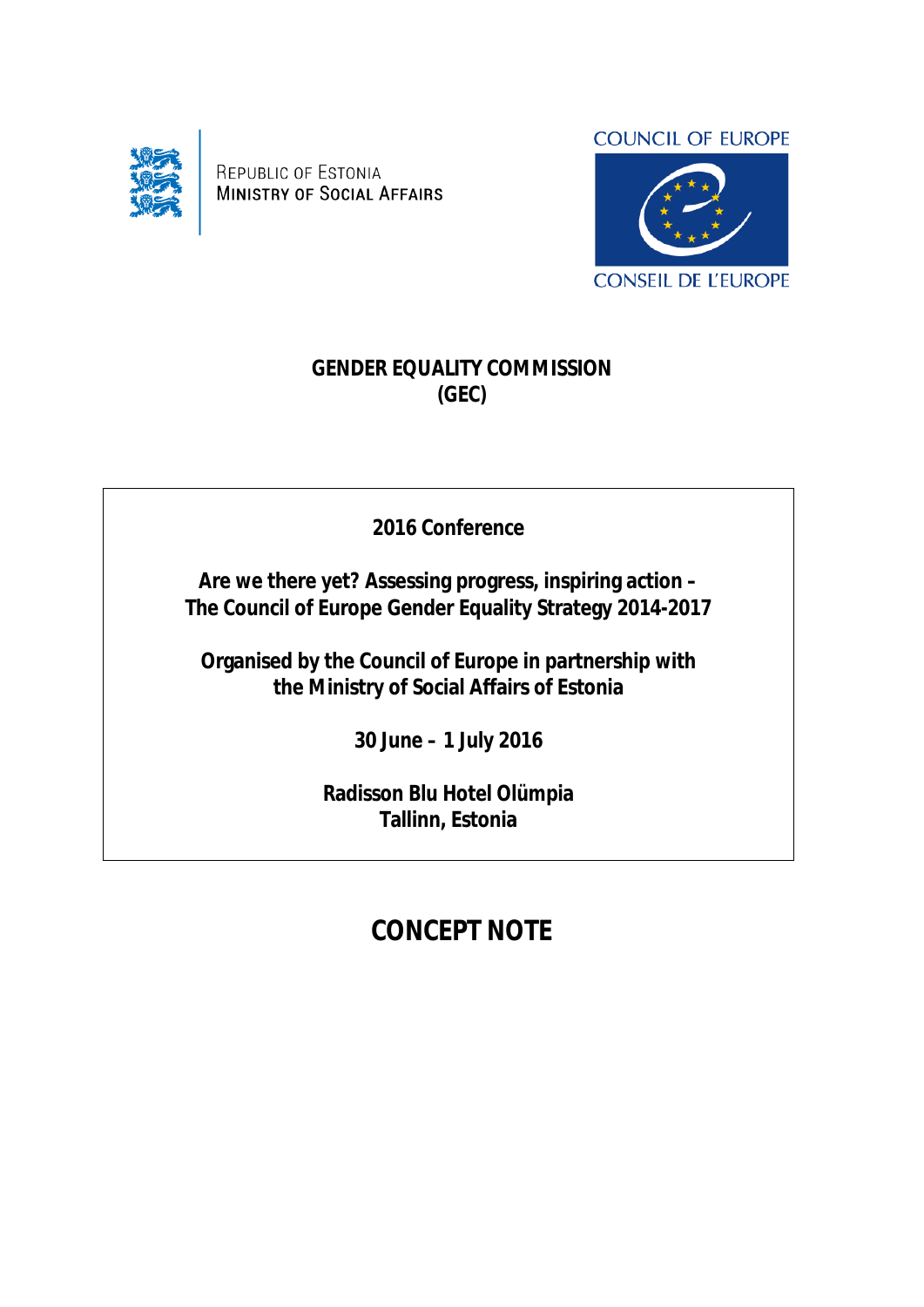**1. Background and proposed focus for the 2016 Conference:**

Achieving gender equality is central to the protection of human rights, the functioning of democracy, and respect for the rule of law, economic growth and sustainability. The Council of Europe Transversal Programme on Gender Equality, through the Gender Equality Strategy 2014-2017, aims to increase the impact and visibility of gender equality standards, supporting their implementation in member states through a variety of measures, including gender mainstreaming and action in a number of priority areas. The overall goal of the Strategy is to achieve the advancement and empowering of women and the effective realisation of gender equality in the Council of Europe member states through activities around five strategic objectives:

- *1. Combating Gender Stereotypes and Sexism;*
- *2. Preventing and combating Violence against Women;*
- *3. Guaranteeing Equal Access of Women to Justice;*
- *4. Achieving Balanced Participation of Women and Men in Political and Public Decision-Making;*
- *5. Achieving Gender Mainstreaming in all policies and measures.*

The Gender Equality Commission follows the implementation of the Strategy, including through the preparation of annual reports that are submitted to the Committee of Ministers of the Council of Europe.

The 2016 conference will look into the progress of the Strategy and will launch discussions on the priority themes for the next Gender Equality Strategy of the Council of Europe. In addition, more specific attention will be paid to two topics: 1) gender mainstreaming, one of the five strategic priorities of the Strategy, and 2) the impact of new media on gender equality, a topic which relates to at least three of the strategic objectives: combating gender stereotypes and sexism, preventing and combating violence against women and achieving balanced participation of women and men in political and public decision-making.

Gender mainstreaming has been gaining attention in the work of Council of Europe intergovernmental committees and through the role played by Gender Equality Rapporteurs in the different committees. At the same time, some progress has been made also at the national level. As the work of international organisations on gender mainstreaming supports similar efforts at the national level, the conference will aim to bring together international organisations relevant in Europe to exchange information about their work on gender mainstreaming and to discuss good practices to enhance efforts at all levels of policymaking.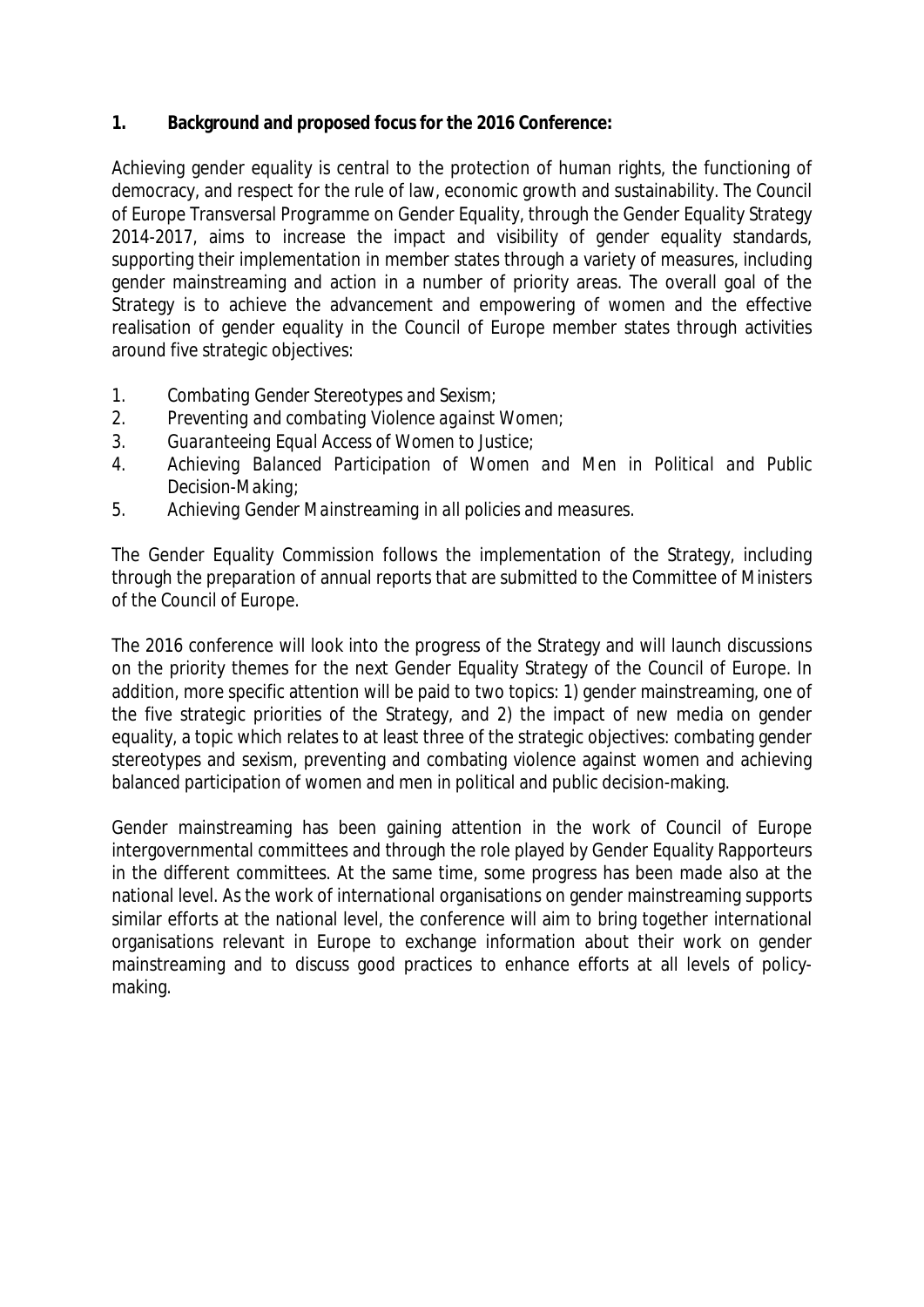New media can have both a positive and a negative impact on gender equality. On the one hand, The European Court of Human Rights (ECtHR) has recognised the importance of the Internet as "one of the principal means by which individuals exercise their right to freedom of expression and information". New media can be used to facilitate attendance in public discussion and decision-making, in campaigning for political leadership, for support network, etc.

On the other hand, new media can also be used to facilitate a prevalence of gender stereotypes, online sexism, sexist hate speech, and other types of violence against women. The UN Human Rights Council has referred to the Internet as having become "a site of diverse forms of violence against women, in the form of pornography, sexist games and breaches of privacy." The increasing availability and use of Internet and social platforms have made sexist hate speech expand rapidly. The feeling of impunity derived from the possibility of publishing anonymously and from considering that the virtual environment is free from consequences, has contributed to an increased level of both hate speech in general and specifically also sexist hate speech. Women receive threats and insults of a sexual character on a daily basis via emails, websites or social media; including threats of publishing personal photos and information. Such phenomenon can also easily have a negative impact on women`s will to participate in public discussions, in political and public decision-making.

**2. Format of the conference:**

Plenary sessions will be held in a Panel format to present and discuss progress, good practices and remaining challenges of the overall Gender Equality Strategy, as well as on the topics selected as the focus of the Conference. The second day of the conference will be dedicated to exploring themes and priorities that could be included in the future gender equality strategy of the Council of Europe.

The panel discussions will be introduced by a speaker presenting an overview of the issues to be addressed by the panellists and/or providing insight into problems and challenges to which the panellist will offer solutions. Panellists will have a short amount of time for their interventions (without Powerpoint presentations), followed by a moderated discussion. There will be an opportunity for the audience to raise questions and make comments following each panel discussion. All panels will be moderated by members of the Gender Equality Commission.